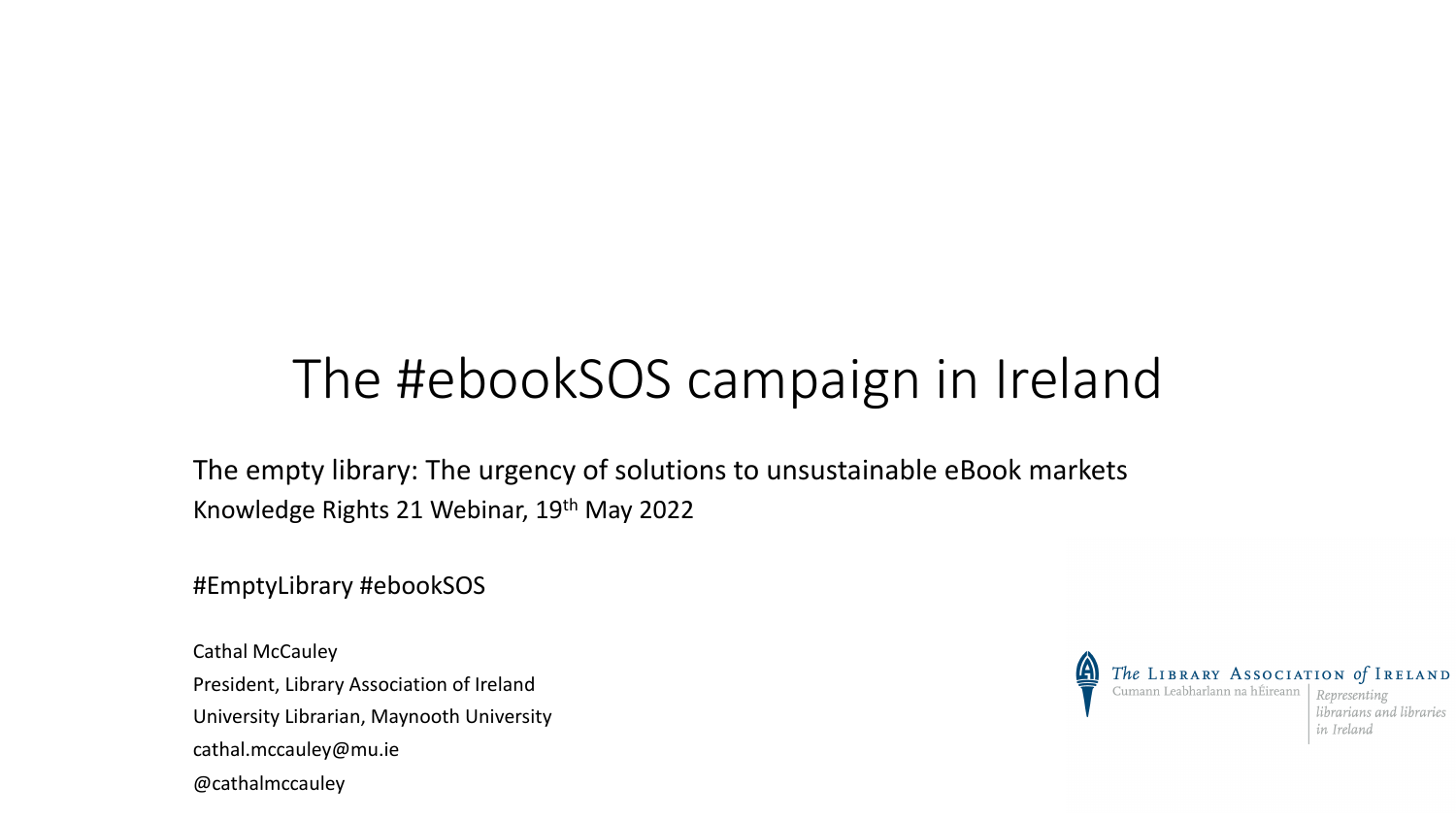### Ebooks are great...



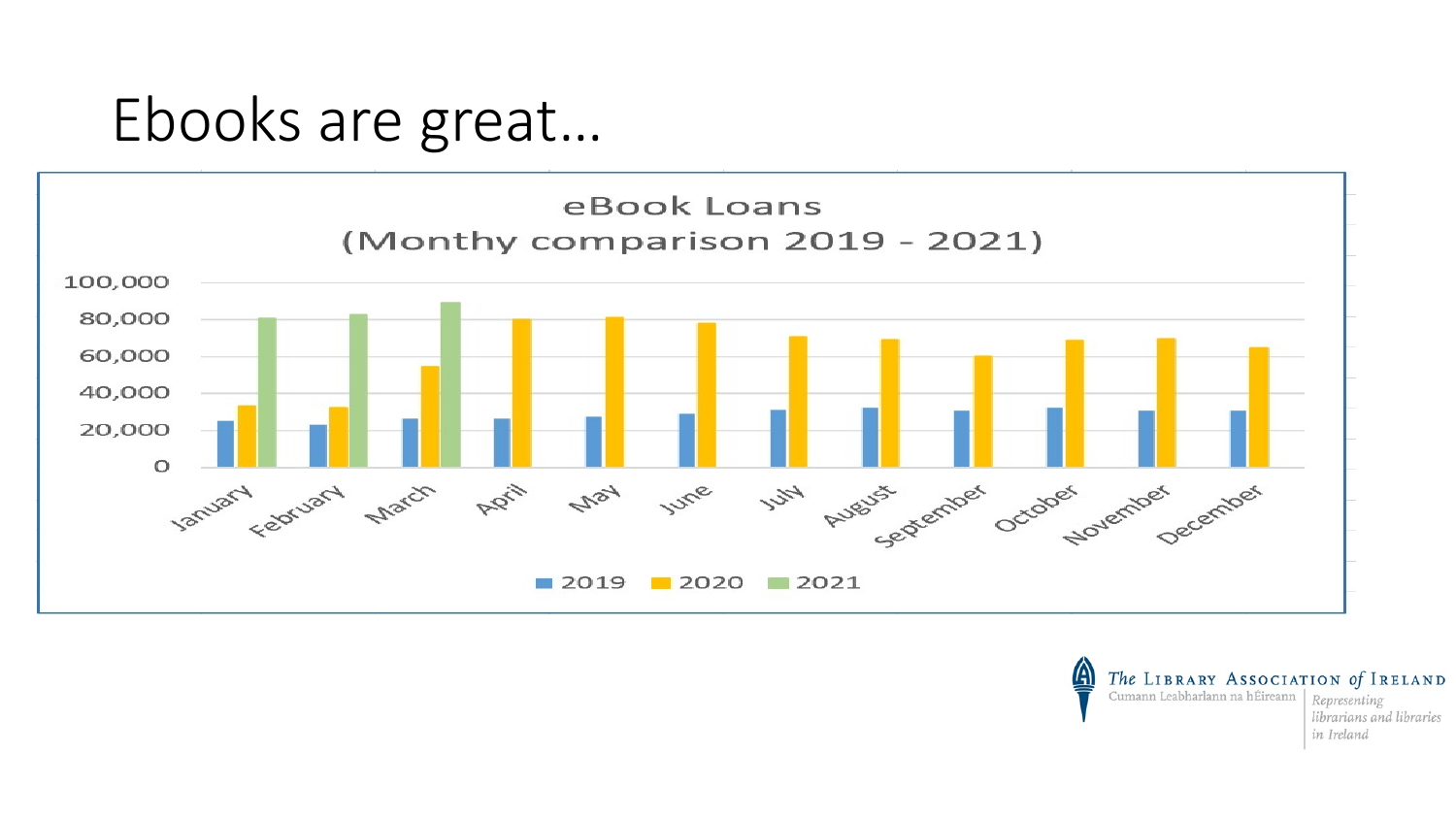…..but there are some serious problems with how they are currently provided (or not)…

- Availability: 10% of academic titles are available to universities in electronic format (2018 study from UK) . Public libraries face similar challenges. Serious implications for collection development!
- Price: If an ebook is available, it is almost always more<br>expensive up to 20 times more! Often little to justify this price differential.
- Financial sustainability: Price rises are common, sudden and appear arbitrary. e.g. in late 2021 Pearson announced increases of up to 400/500%.
- Licencing: Licences confusing, restrictive and volatile
- New business models: Growth of the etextbook model– expensive, exclusionary, restricts interdisciplinary research, cross team use and is unsustainable.

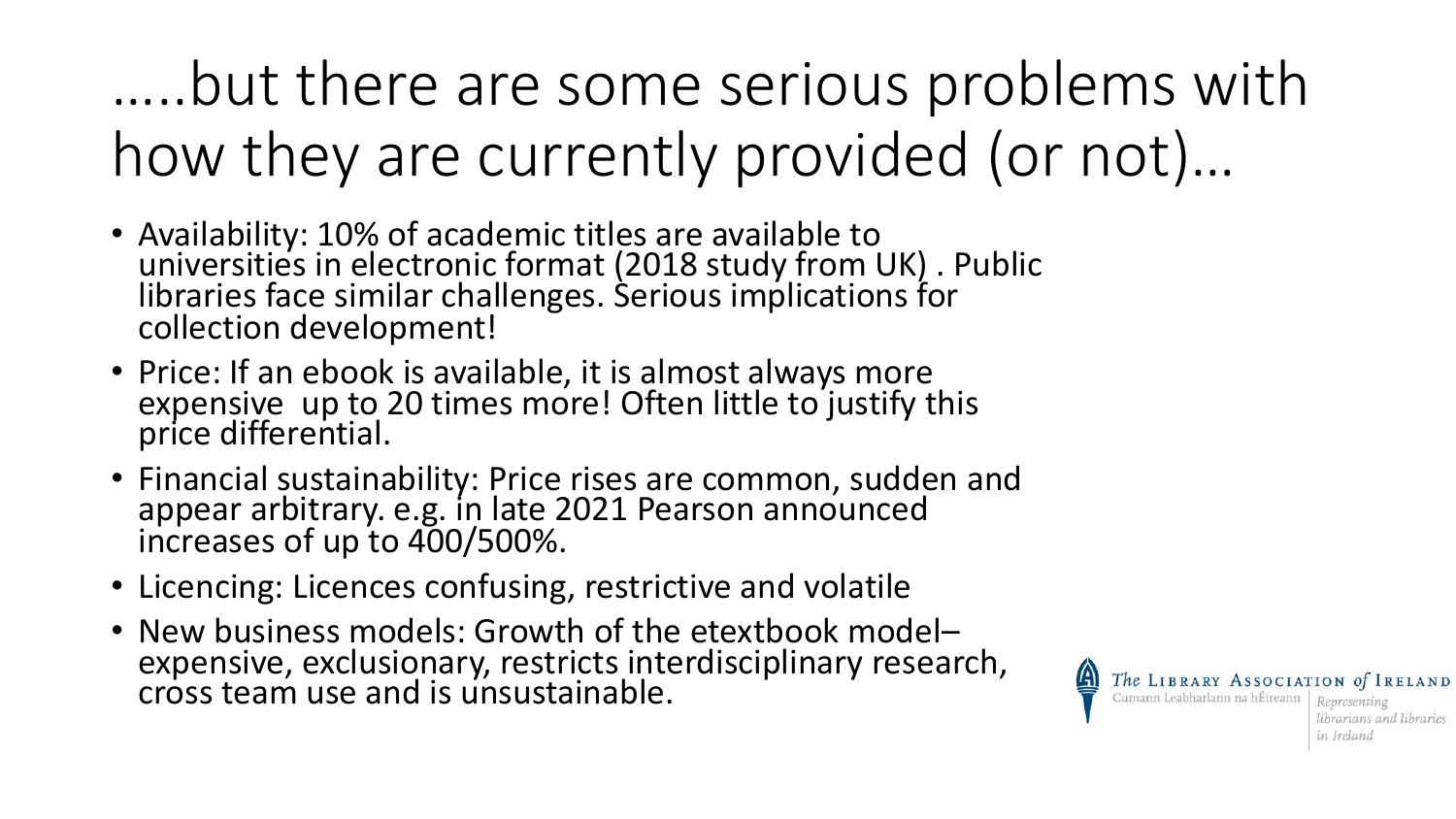# The #ebookSOS campaign 1 of 2

- Inspired by colleagues in the UK and we continue to work closely with them
- Oct 2020 cross-sectoral electronic content crisis statement
- Crowd-sourced examples ebooks cost up<br>to 20 times more and generally 3-10 times more. Large international publishers charge the biggest differential.
- Briefed key personnel in our libraries, institutions, relevant government departments and the The Competition and Consumer Protection Commission (CCPC)
- Online events and awareness raising

Some ebooks cost 20 times more than the print book equivalent with many ebooks costing between 3 and 10 times more.







librarians and libraries in Ireland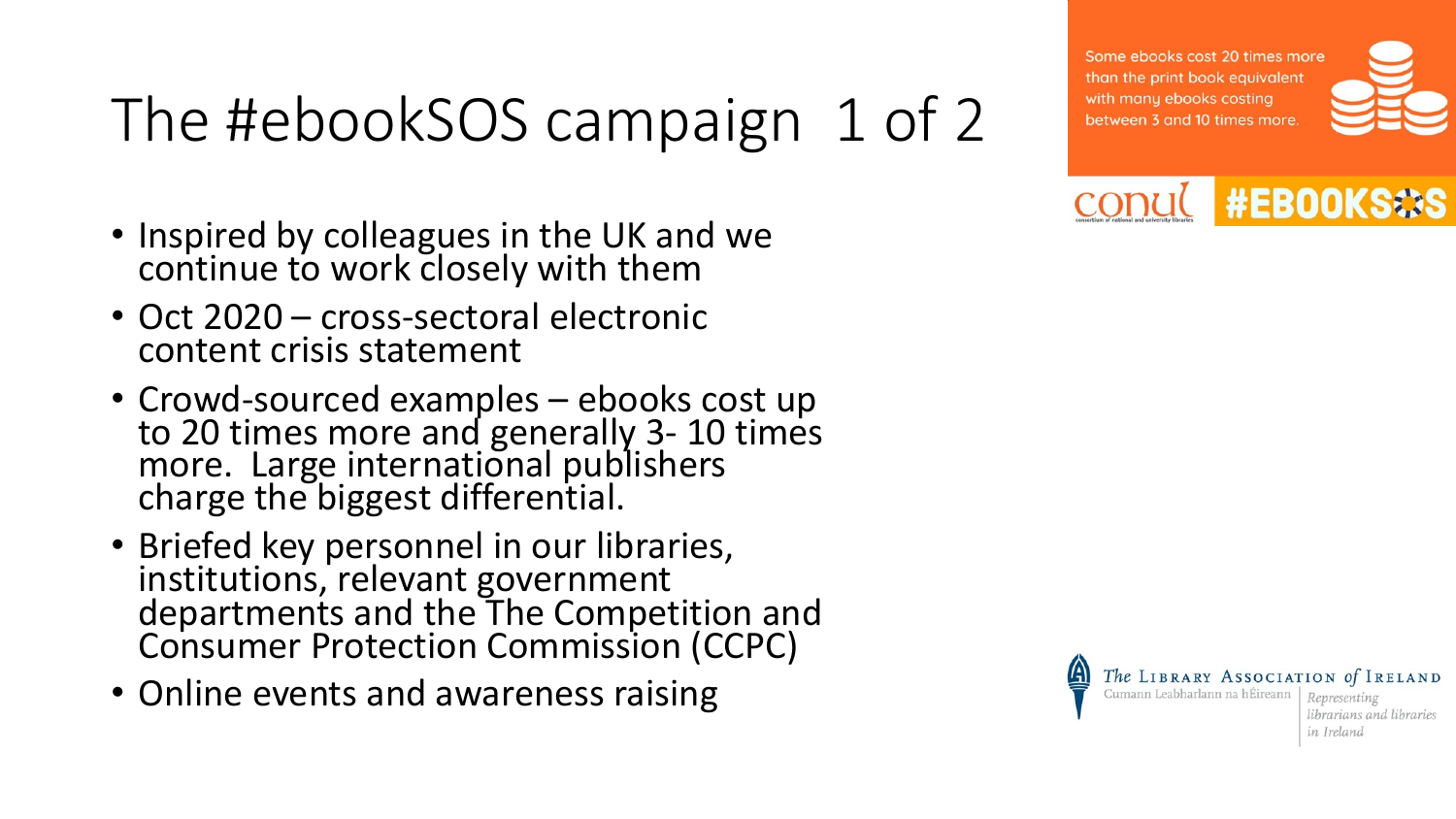# The #ebookSOS campaign 2 of 2

- July 2021 the campaign was central element of the launch of Knowledge Rights 21 (https://www.knowledgerights21.org/)
- August 2021 IFLA formally endorsed the campaign
- January 2022 Irish webinar with speakers from US, UK and Germany
- Developing international links with the UK, US, Germany and others
- Working with a broader coalition of senior library colleagues from across the sectors (public, academic and health) ahead of IFLA WLIC 2022 and beyond

Some ebooks move platforms and libraries can then lose accest in a way that can't happen with print books. Libraries can also own books but not have access to them if platforms disappear.





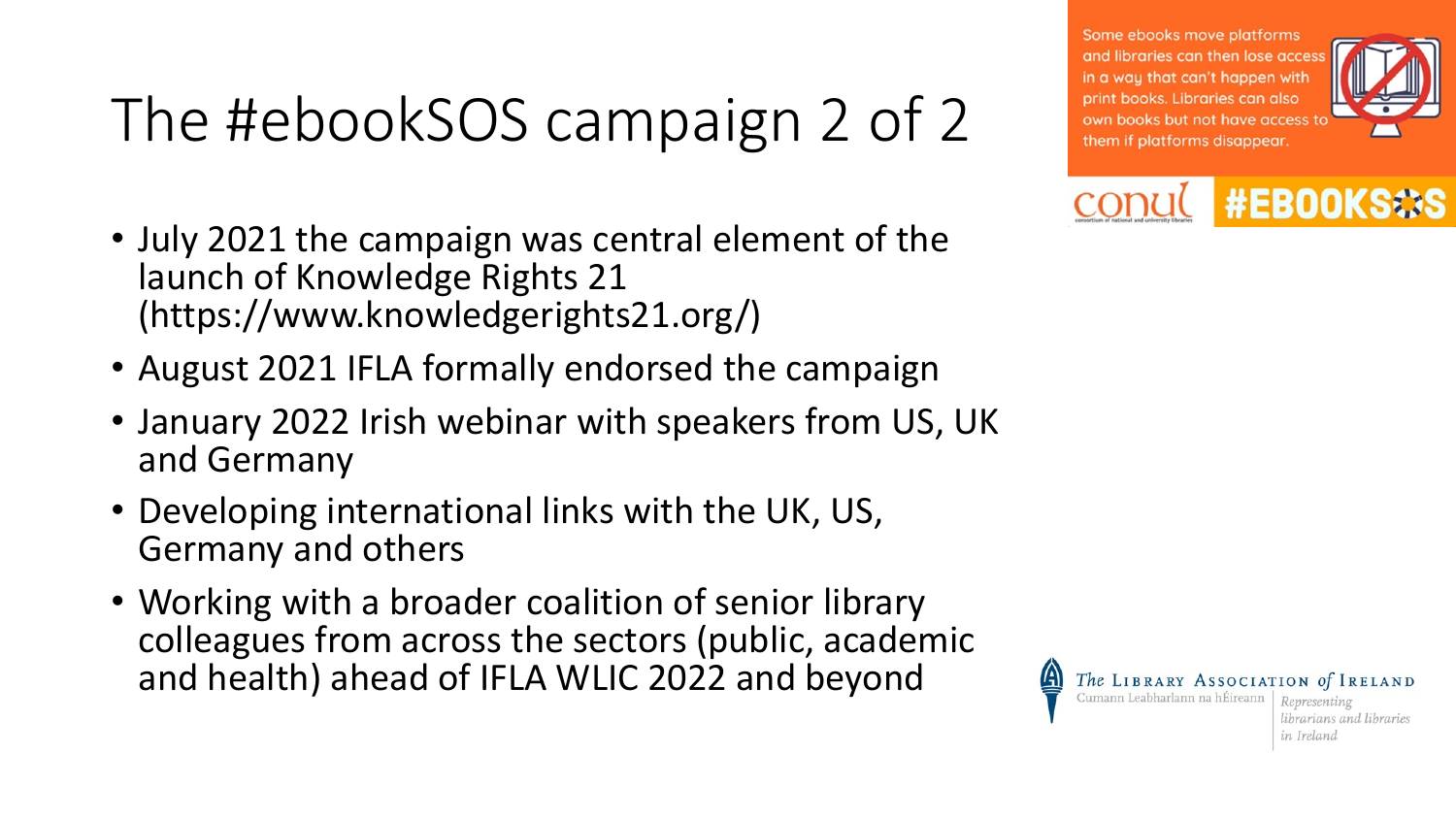### What is next?

- Broader more structured campaign beyond start-up phase
- Work plan with key areas to include awareness raising, advocating for government/state action, EU action, support for alternatives including Controlled Digital Lending and Open Educational Resources, research
- Funding required to sustain and develop the campaign and maintain momentum - its not a sprint!

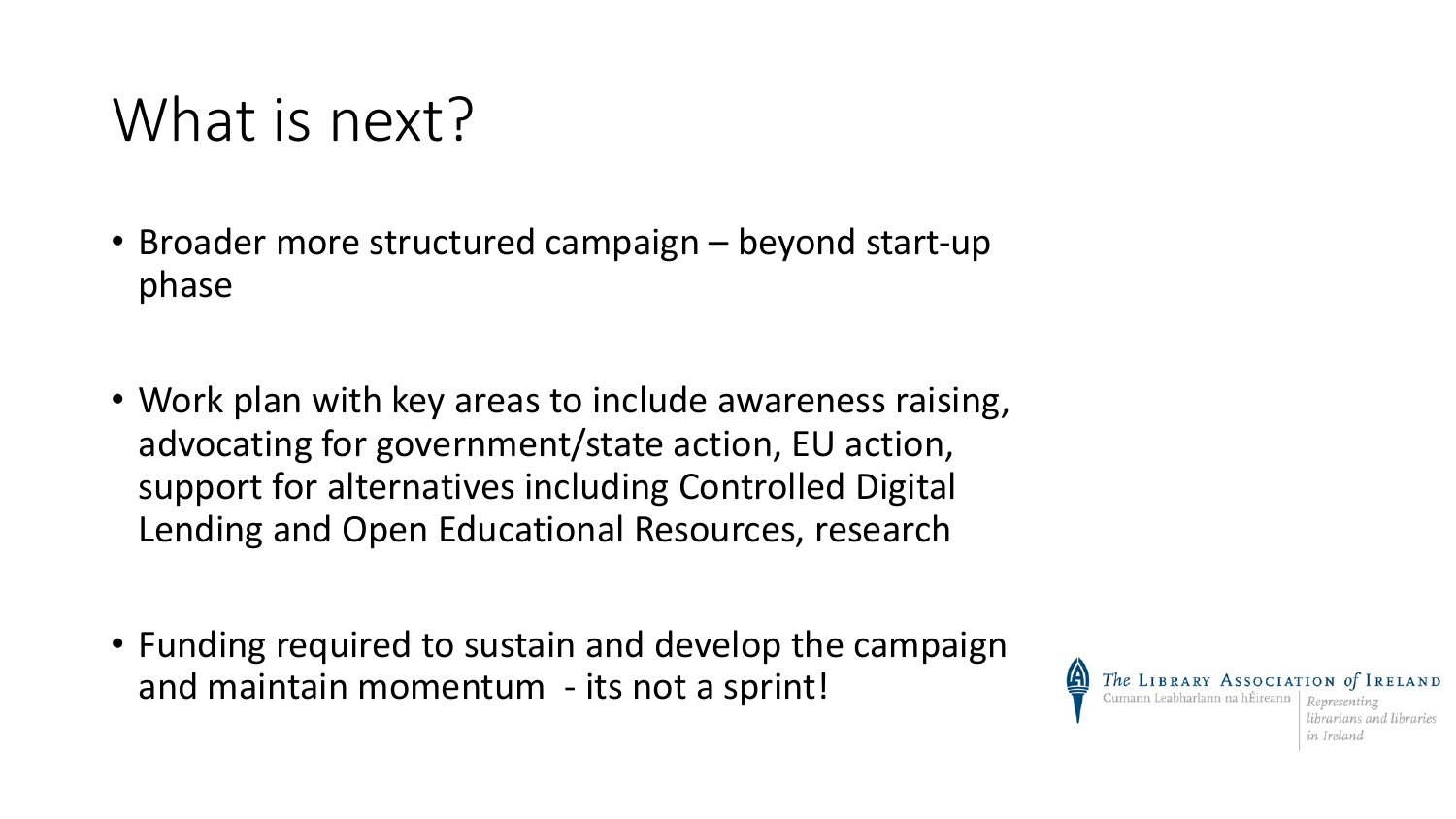# What can you do?

- Sign the UK campaign's letter at https:// academicebookinvestigation.org/
- Gather data/examples to support your concerns
- Raise awareness locally, nationally and within appropriate organisations (library and non-library)
- Promote on social media using #ebooksos
- Get involved with colleagues internationally today can be the start!
- Ní neart go cur le chéile There is no strength without unity!

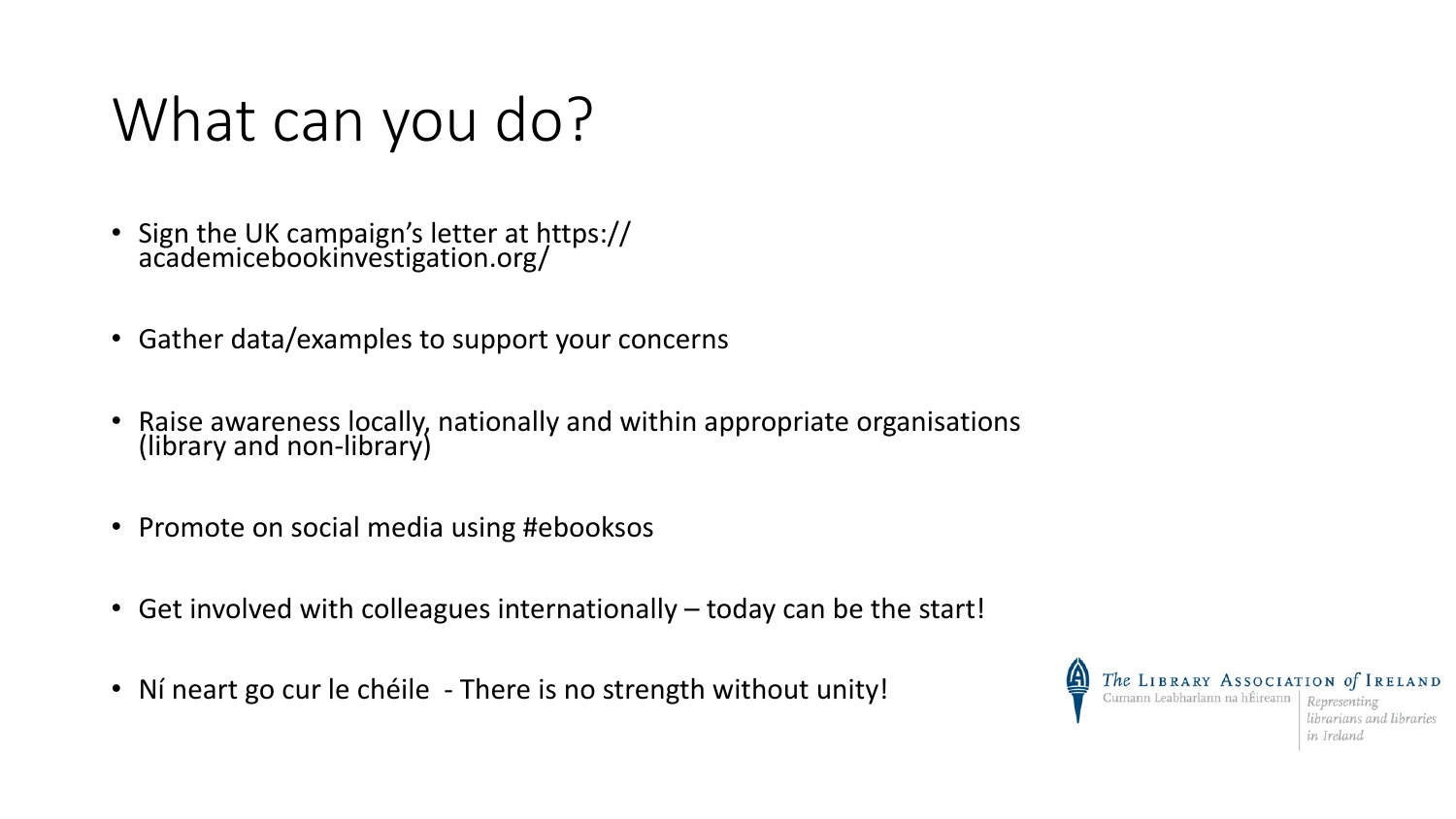

87th World Library and Information Congress 26-29 July 2022, Dublin, Ireland



in Ireland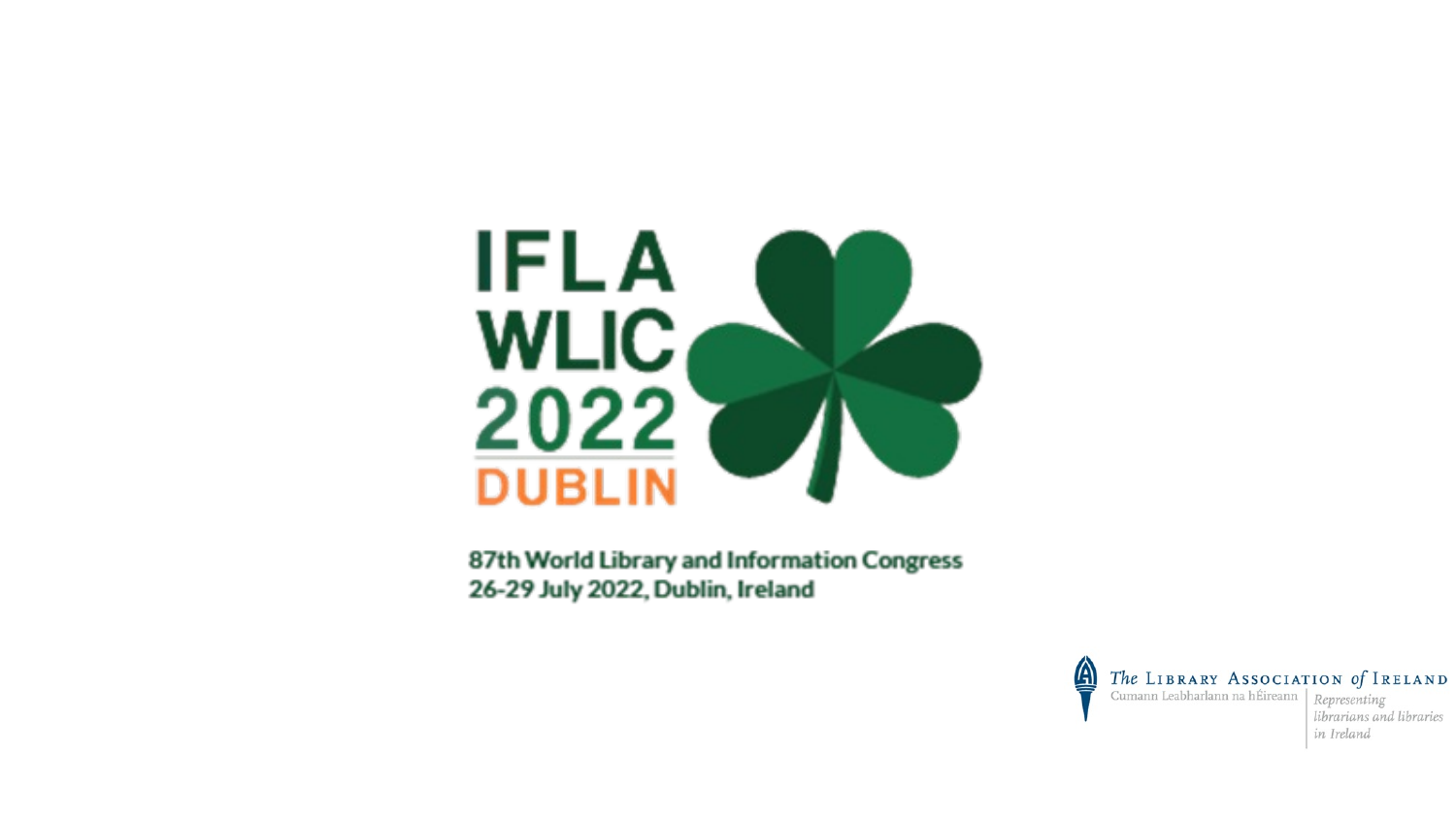# [Useful links](https://www.libraryassociation.ie/wp-content/uploads/2021/11/An_Leabharlann_30_2_Full.pdf)

- [Irish librarians call for action on th](https://libguides.library.nuigalway.ie/oer)e electronic libraries and library users
- UK crowd-sourced examples of ebook pricing
- Other UK #ebooksos resources including furth videos and a guide to publisher contracts
- The #ebooksos campaign in Ireland
- IFLA and Controlled Digital Lending
- Create and publish your own OER